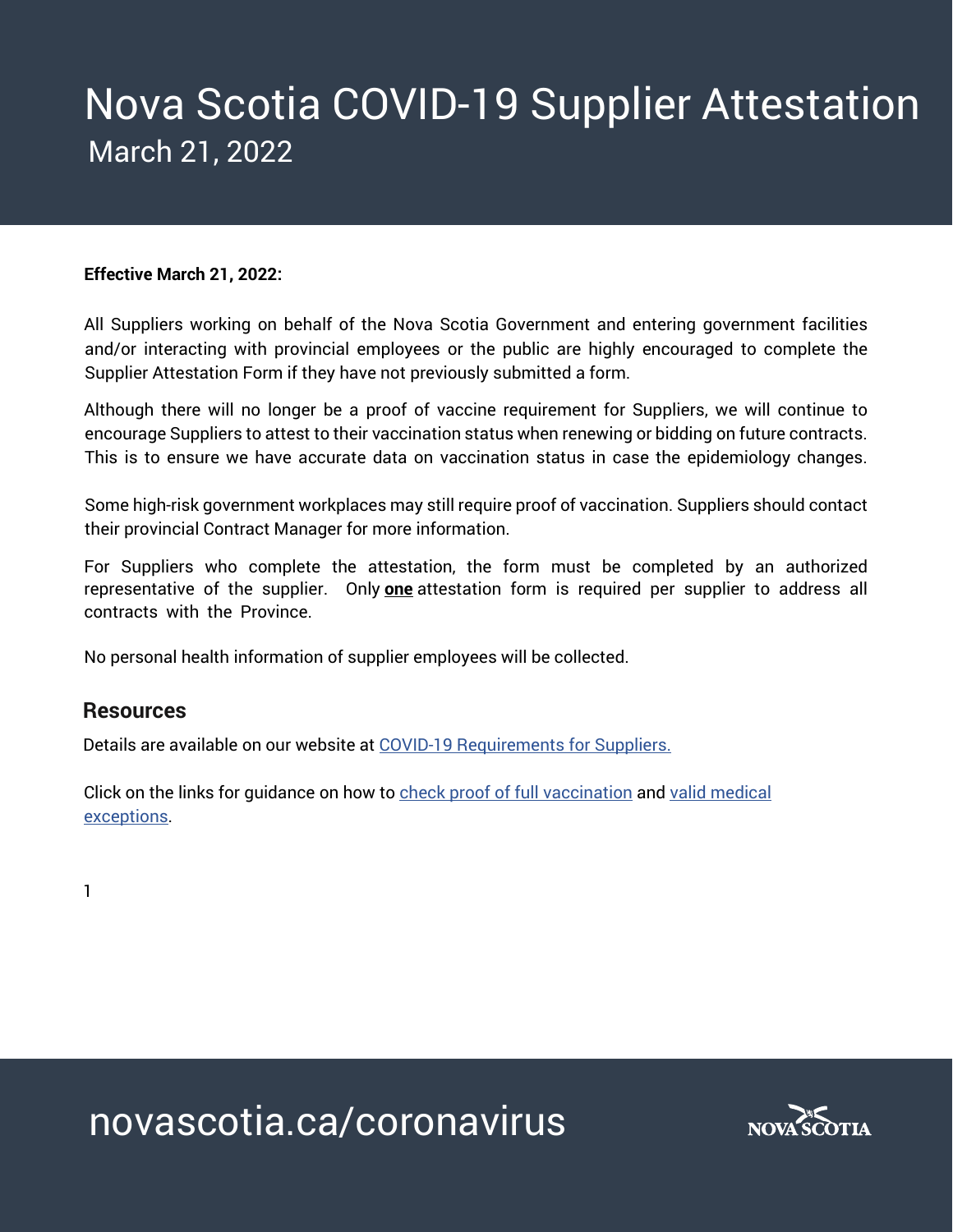# **Nova Scotia COVID-19 Supplier Attestation Form**

Name of Business: \_\_\_\_\_\_\_\_\_\_\_\_\_\_\_\_\_\_\_\_\_\_\_\_\_\_\_\_\_\_\_\_\_\_\_\_\_\_\_\_

Operating Name (if different than above):\_\_\_\_\_\_\_\_\_\_\_\_\_\_\_\_\_\_\_\_\_\_\_\_\_\_\_\_\_\_\_\_\_\_\_\_\_\_\_\_

Unique ID (if available):\_\_\_\_\_\_\_\_\_\_\_\_\_\_\_\_\_\_\_\_\_\_\_\_\_\_\_\_\_\_\_\_\_\_

Supplier Contact Name: \_\_\_\_\_\_\_\_\_\_\_\_\_\_\_\_\_\_\_\_\_\_\_\_\_\_\_\_\_\_\_\_\_\_\_\_\_\_

Supplier Contact Email: \_\_\_\_\_\_\_\_\_\_\_\_\_\_\_\_\_\_\_\_\_\_\_\_\_\_\_\_\_\_\_\_

Supplier Contact Phone Number: \_\_\_\_\_\_\_\_\_\_\_\_\_\_\_\_\_\_\_\_\_\_\_\_\_\_\_\_

## **Attestation (select one)**

Fully Vaccinated: Al[l personnel](https://app-novascotia.simplycast.ca/?q=lp/show&lp=UxZPjhEwNQniUBoA) who physically interact with the provincial government or the public on the Province's behalf are [fully vaccinated.](https://app-novascotia.simplycast.ca/?q=lp/show&lp=UxZPjhEwNQniUBoA)

Partially Vaccinated: One or more of my [personnel](https://app-novascotia.simplycast.ca/?q=lp/show&lp=UxZPjhEwNQniUBoA) who physically interact with the provincial government or the public on the Province's behalf are not [fully vaccinated.](https://app-novascotia.simplycast.ca/?q=lp/show&lp=UxZPjhEwNQniUBoA)

Medical Exception: One or more of my [personnel](https://app-novascotia.simplycast.ca/?q=lp/show&lp=UxZPjhEwNQniUBoA) have a documented medical exception. All other personnel who physically interact with the provincial government or the public on the Province's behalf are [fully vaccinated.](https://app-novascotia.simplycast.ca/?q=lp/show&lp=UxZPjhEwNQniUBoA)

Not Fully Vaccinated: One or more of the [personnel](https://app-novascotia.simplycast.ca/?q=lp/show&lp=UxZPjhEwNQniUBoA) who interact with the Provincial government are not [fully vaccinated](https://app-novascotia.simplycast.ca/?q=lp/show&lp=UxZPjhEwNQniUBoA) and do not intend to become vaccinated.

Prefer not to disclose.

## **Confirm and Agree**

I confirm that the information provided is true and will continue to be true for the duration of all contracts.

**2** 

 $\blacksquare$ 

 $\blacksquare$ 

novascotia.ca/coronavirus